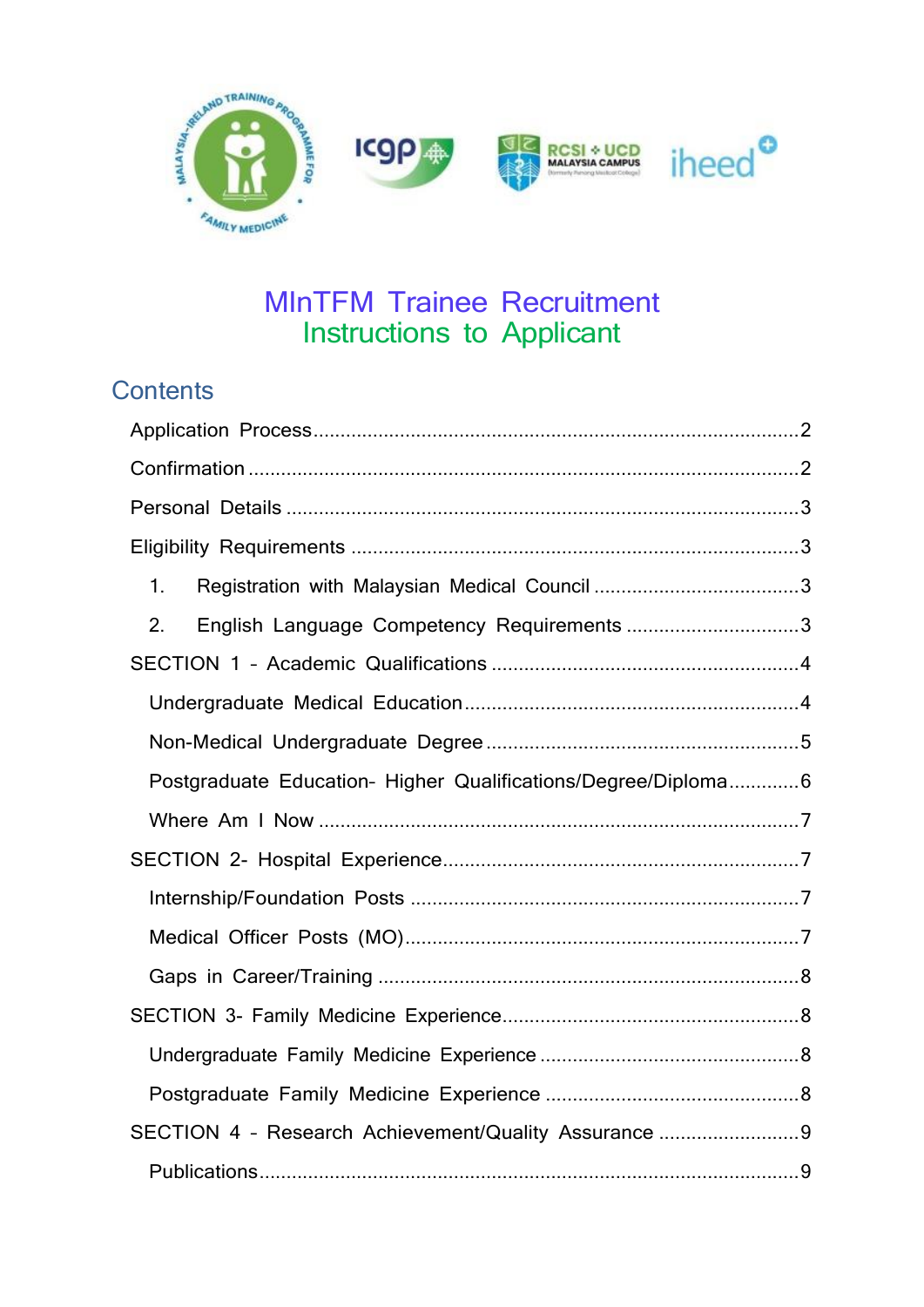| Presentations at National or International Conference Only 10 |  |
|---------------------------------------------------------------|--|
|                                                               |  |
|                                                               |  |
|                                                               |  |
|                                                               |  |
| Declaration One - MInTFM PERSON SPECIFICATION  12             |  |
|                                                               |  |
| Declaration Three - TRAINING ORGANISATION / SCHEME  12        |  |
| Declaration Four - MEDICAL COUNCIL/LICENSING BODY  13         |  |
|                                                               |  |
|                                                               |  |

## <span id="page-1-0"></span>Application Process

All required supporting documentation must be submitted by the closing date

## <span id="page-1-1"></span>**Confirmation**

Applicants will be asked to confirm the following:

I, the applicant, understand that I am personally responsible for ensuring that all submitted data and supporting documentation is accurate, legible and attached to the application form by the closing date. Failure to do so may result in the rejection of my application. **I understand that marks are awarded for submission of a fully completed application (including all required supporting documentation) by the agreed closing date.**

I confirm that I have read and understand fully the terms & conditions in making my application for Family Medicine training.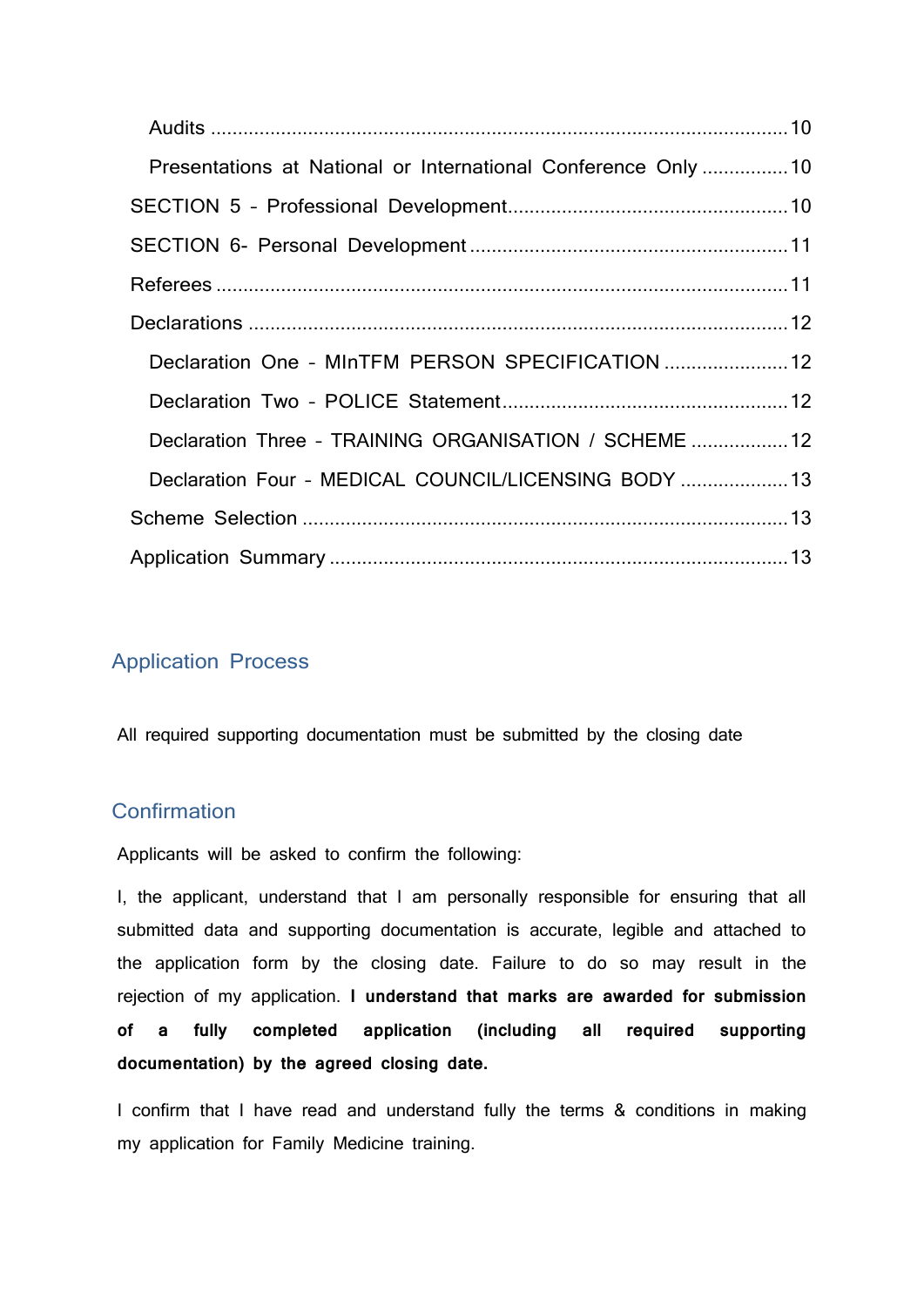### <span id="page-2-0"></span>Personal Details

Applicants will be asked to confirm:

- Name
- Surname
- Medical Council Registration Details

Applicants will be required to provide the following:

**Passport or National Identify Card (To confirm your citizenship, you are required to upload a scanned copy of passport. It must be in colour, legible, and where applicable, include the passport identify page.)\* (PDF files only)**

**Upload Passport photo** \* **(JPEG or PNG files only)**

#### <span id="page-2-1"></span>Eligibility Requirements

<span id="page-2-2"></span>1. Registration with Malaysian Medical Council

**Malaysian Medical Council Registration Number** 

**Date of Registration with the Malaysian Medical Council** - (DD/MM/YYYY)

**Annual Practicing Certificate\* (to confirm Medical Council registration you must upload a valid Annual Practicing Certificate (APC)) (PDF files only)**

#### <span id="page-2-3"></span>2. English Language Competency Requirements

Applicants must provide supporting documentation of meeting English Language eligibility criteria below. MInTFM will not process applications that are lacking in the appropriate supporting documentation.

Applicant must confirm they are eligible by selecting the appropriate option and submitting supporting documentation for the option selected.

A. Completed entirety of under-graduate medical training in English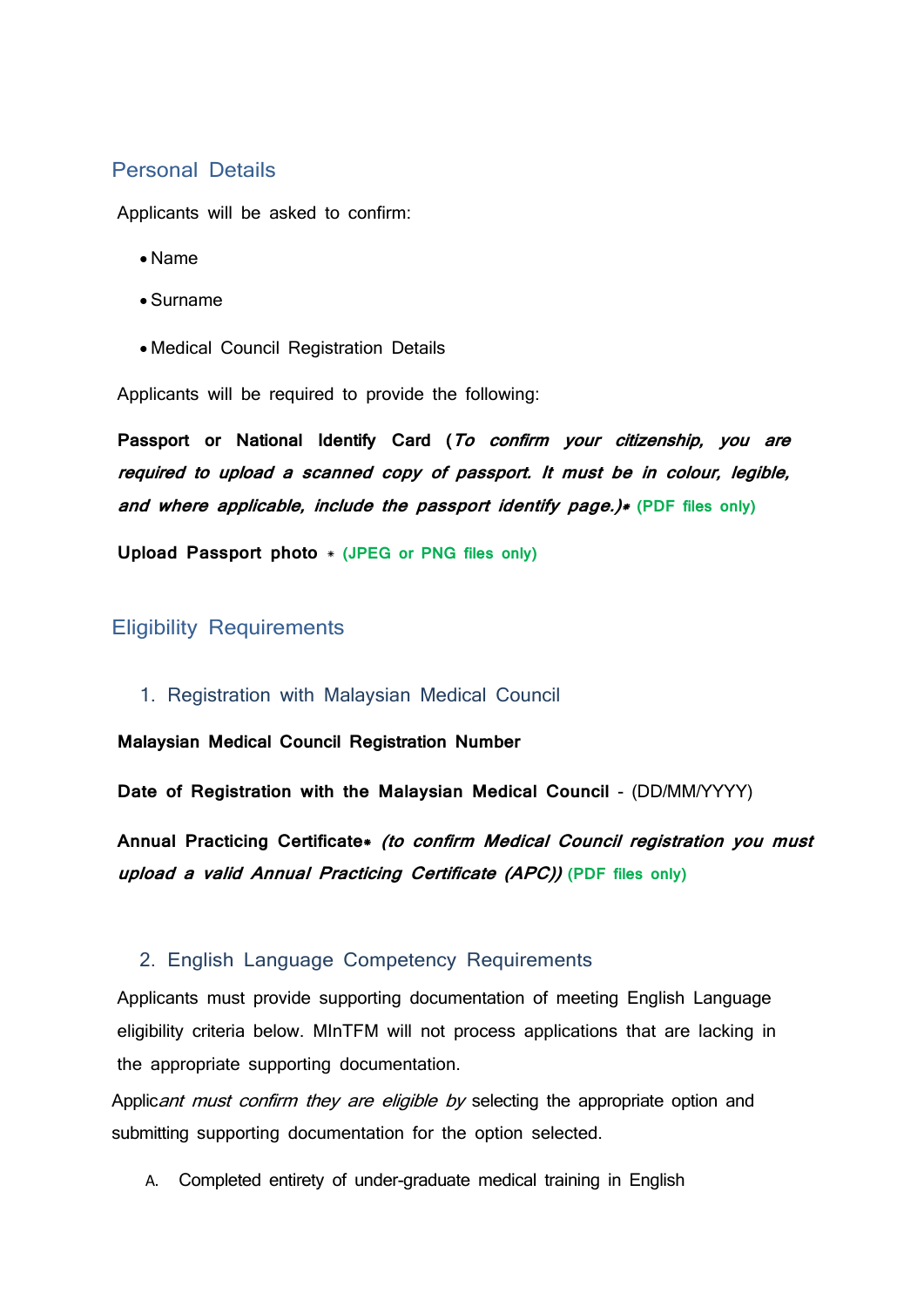**Supporting documentation required**: Primary Medical Qualification (PMQ) from Ireland, UK, Australia, Canada, New Zealand, or the United States. PMQ from other countries with evidence that course taught wholly in English.

B. Submitting International English Language Testing System Academic Test (IELTS) Certificate

**Supporting documentation required:** IELTS (valid within two years of application)

Submitting Occupational English Test (OET) Certificate **Supporting documentation required:** OET (valid within two years of application)

**Please upload appropriate supporting documentation confirming this eligibility criterion\* (PDF files only)**

#### <span id="page-3-0"></span>SECTION 1 – Academic Qualifications

Please note – Marks will only be awarded where supporting evidence is provided. Supporting evidence must be submitted at the time of application.

<span id="page-3-1"></span>Undergraduate Medical Education

**University/Medical School Name\* – Formal name as appears on graduation** 

**certificate Country of Graduation\***

**Date of entry to Medical School\* - (format - dd/mm/yyyy)** 

**Entry Level** – (Specify 'Graduate Entry' or 'Undergraduate')

**Date of graduation**\* - (format ed/mm/yyyy)

**Primary medical qualification\***

**Overall grade achieved** \* - ( including 'Pass', 'First Class Honours', 'Second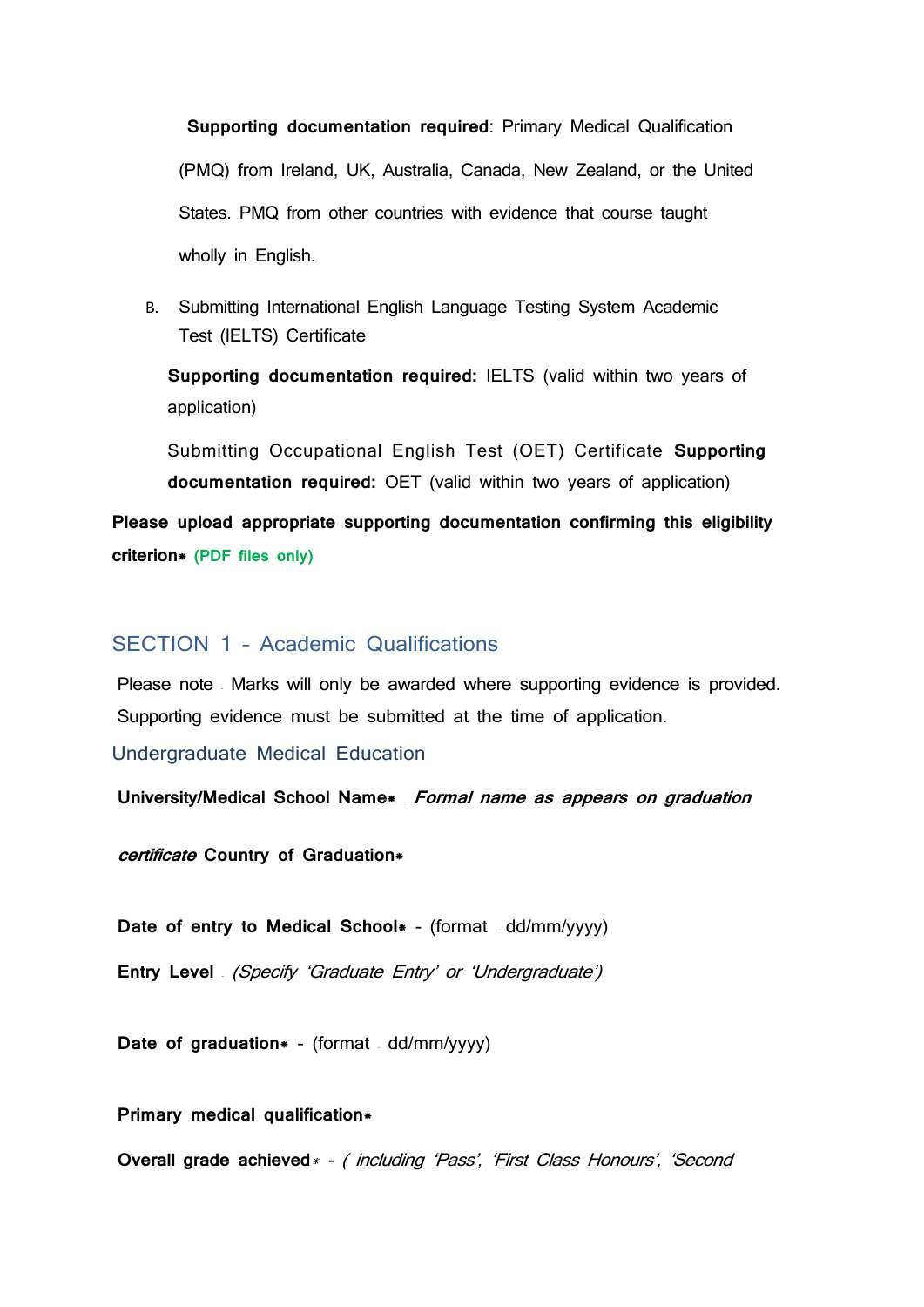Class Honours', 'cGPA' or 'Other')

## **Supporting Evidence required Transcript of exam results from Medical School/University\* (PDF files only)**

**If other please specify** e.g. pass with commendation, pass with honours etc.

**This section is for applicants that have achieved grades other than Pass, First/Second Class Honours e.g. an applicant that has achieved Pass with commendation etc.** Applicants will be required to indicate the grade they have achieved and there will be a limited free text section to allow explanation of the grade.

#### **Grades in: Place in Class**

- **- Medicine** First Class Honour/Second Class/Pass1st in Class/2nd in class
- **- General Practice** First Class Honour/Second Class/Pass1st in Class/2nd in class
- **- Surgery** First Class Honour/Second Class/Pass1st in Class/2nd in class
- **- Obys/Gynae** First Class Honour/Second Class/Pass1st in Class/2nd in class
- **- Paediatrics** First Class Honour/Second Class/Pass1st in Class/2nd in class
- **- Psychiatry** First Class Honour/Second Class/Pass1st in Class/2nd in class

-List prizes awarded

<span id="page-4-0"></span>**Supporting Evidence required from Medical School/University\* (PDF files only)** Non-Medical Undergraduate Degree

**Name of University/College - Formal name as appears on graduation** 

**certificate Country of Graduation**

 **Date of entry to University/College** - (format – dd/mm/yyyy)

**Year of Exit**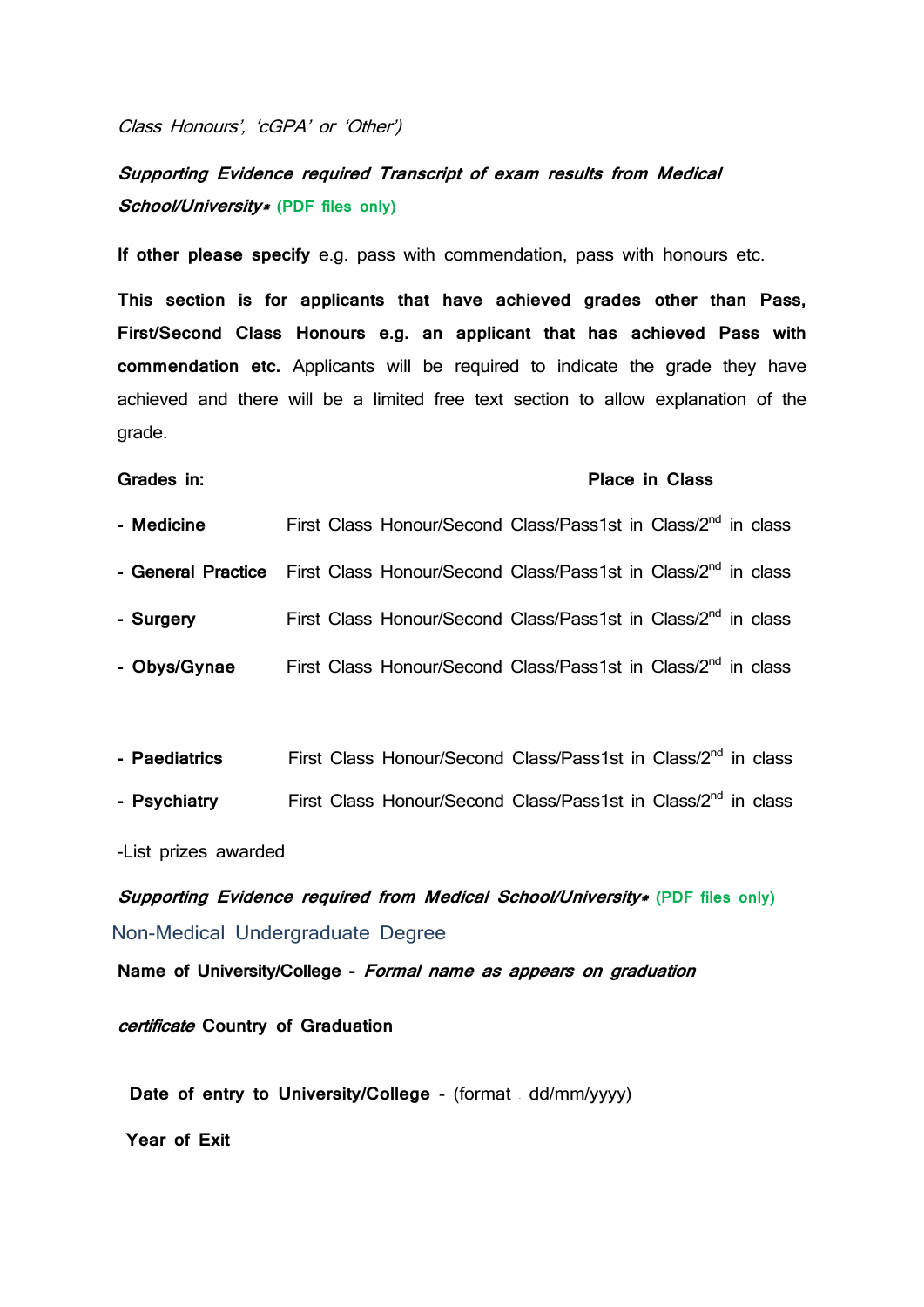#### **Qualification**

Upload copy of degree **(PDF files only)**

## **Second Non-Medical Undergraduate Degree**

**Name of University/College - Formal name as appears on graduation** 

**certificate Country of Graduation**

 **Date of entry to University/College** - (format – dd/mm/yyyy)

**Year of Exit**

**Qualification**

Upload copy of degree **(PDF files only)**

<span id="page-5-0"></span>Postgraduate Education– Higher Qualifications/Degree/Diploma Below are details of the questions under Postgraduate Education:

**Membership of a College of Physicians/Surgeons or other (Ireland or EU)** – (Specify 'Part 1' and 'Part 1 & 2')

If Yes, please state country and year obtained *Upload copy of membership* 

**(PDF files only)Membership of Equivalent College outside EU** – (drop down

including 'Part 1' and 'Part 1 & 2') If Yes, please state country and year

obtained - Upload copy of membership **(PDF files only)** 

#### **Ph.D.**

Yes/No

If Yes, please state subject and year obtained–Upload copy of Ph.D. (**PDF files only)**

#### **Master's degree**

Yes/No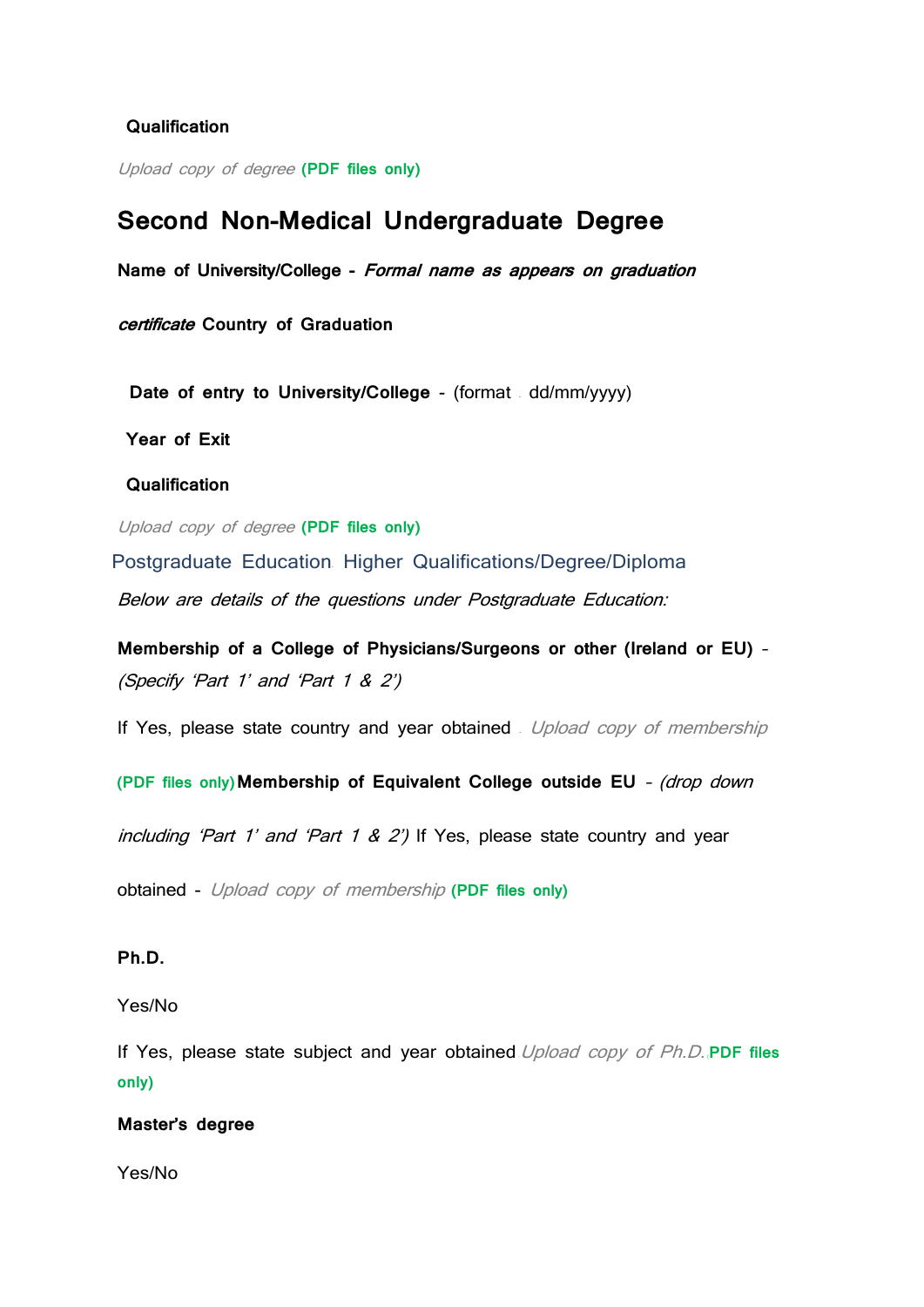If Yes, please state subject and year obtained – Upload copy of degree **(PDF files only)**

<span id="page-6-0"></span>Where Am I Now

Please confirm your current Medical Post (free text field)

**Please confirm (if known to you) your Medical Post(s) for January – June.** (free text box)

**If you are not in a medical post at present, i.e. at the time of application,**  please briefly outline your current status (free text)

#### <span id="page-6-1"></span>SECTION 2- Hospital Experience

<span id="page-6-2"></span>Internship/Foundation Posts

Applications are required to provide details of internship posts.

**Start Date** (eg: DD/MM/YYYY)

**Finish Date** (eg: DD/MM/YYYY)

**Months in Post Post** 

**Speciality Hospital** 

#### <span id="page-6-3"></span>Medical Officer Posts (MO)

Applicants are required to provide details of MO posts. This section of the application is in table format. Applicants should add more rows if necessary.

**All clinical experience since graduation must be declared.**

**Start Date** (eg:

DD/MM/YYYY) **Finish Date** 

(eg: DD/MM/YYYY) **Months** 

**in Post**

**Post Speciality**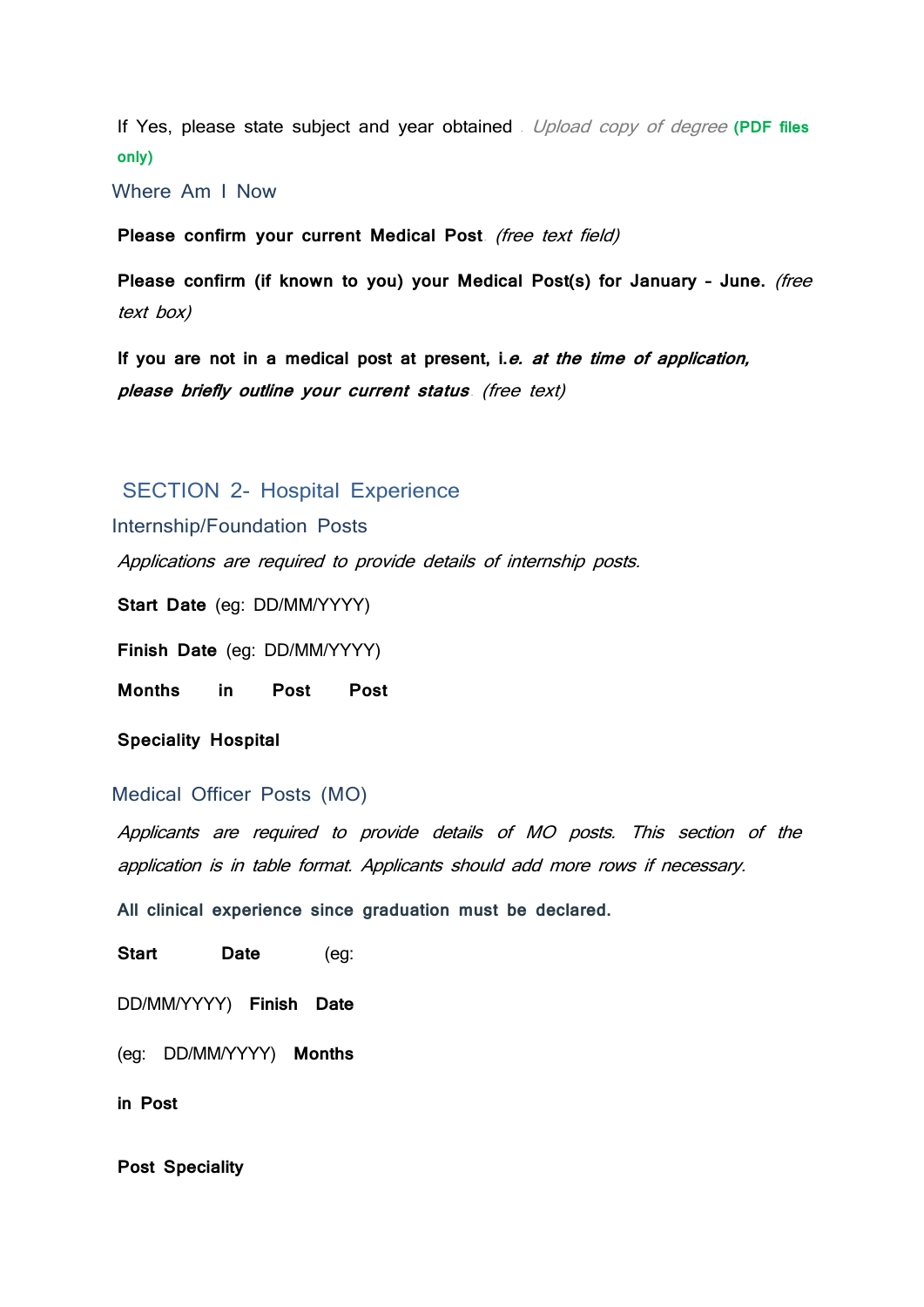**Hospital Name**

**Educational** 

**Supervisor/Consultant**

**Recognised Training Post** 

**Yes/No**

#### **Recognised Training Post Yes/No**

<span id="page-7-0"></span>Gaps in Career/Training

Applicants are asked to include dates of gaps in training/career greater than 4 weeks (outside of statutory leave). Applicants should provide reason for the gap e.g. maternity

### <span id="page-7-1"></span>SECTION 3- Family Medicine Experience

<span id="page-7-2"></span>Undergraduate Family Medicine Experience

This section of the application is in table format (4 rows). Applicants should add more rows if necessary.

**Start Date** (eg: DD/MM/YYYY)

**Finish Date** (eg: DD/MM/YYYY)

**Days/Weeks in Post**

**Type of Placement –** Medical School/Voluntary

Elective/Observer/Employed **FP Name**

#### **FP Location**

#### <span id="page-7-3"></span>Postgraduate Family Medicine Experience

This section of the application is in table format. Applicants should add more rows if necessary.

**Start Date** (eg: DD/MM/YYYY)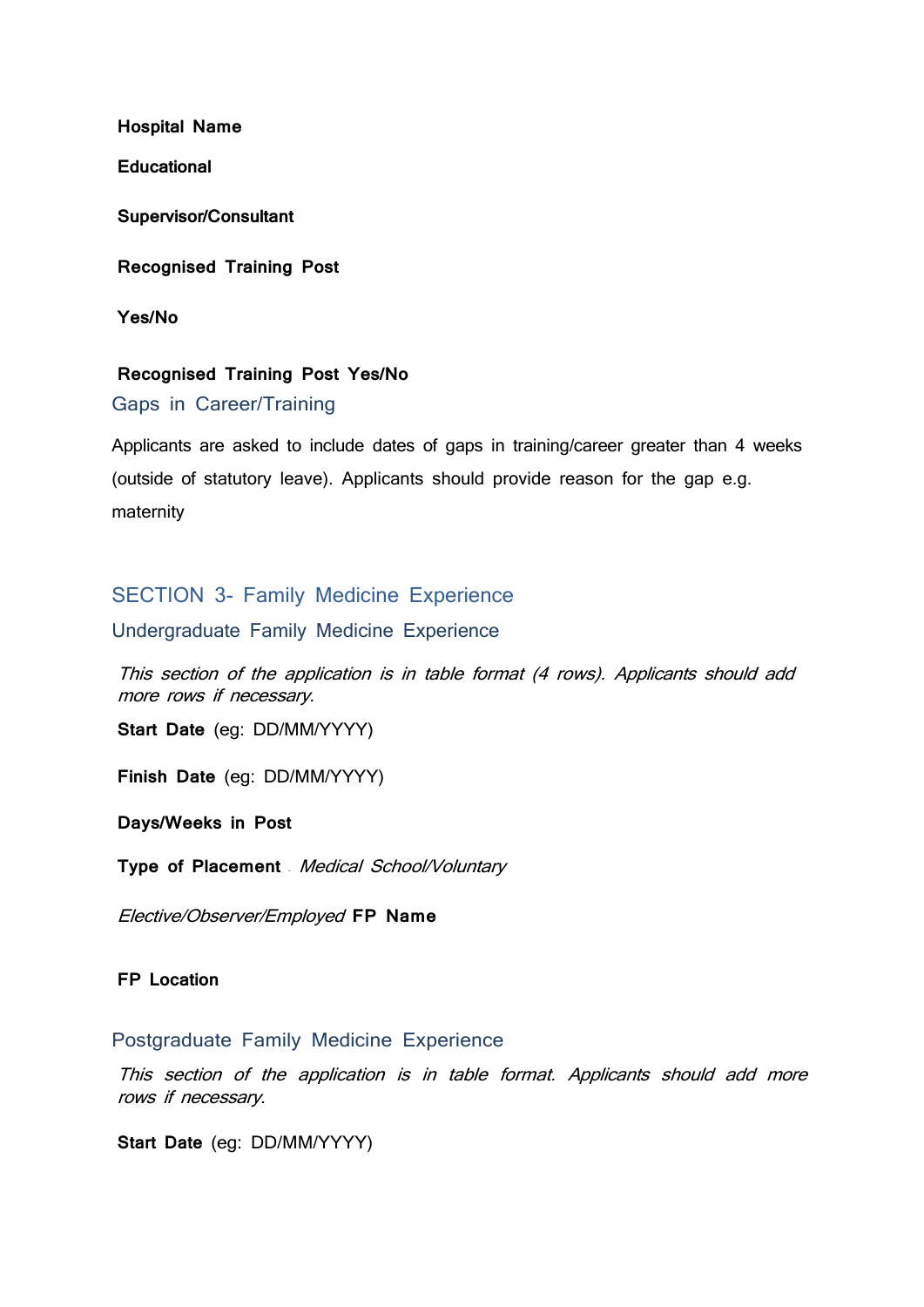**Finish Date** (eg: DD/MM/YYYY)

**Days/Weeks in Post**

**Type of Placement –** Medical School/Voluntary

Elective/Observer/Employed **FP Name/clinic**

#### **FP Location**

At the end of Section 3 is a free text section for completion:

**Reflect on the value of the experiences gained in undergraduate and/or postgraduate General Practice posts for a career in General Practice (approx. 50 words)**

<span id="page-8-0"></span>SECTION 4 – Research Achievement/Quality Assurance

Marks are awarded in this area for published research, published systematic review, published audit, and presentations at international and national meetings, **where the appropriate supporting evidence is provided. It is the applicant's responsibility to ensure that the d.o.i / weblink leads directly to the research outlined in the application. Research that is not accessible directly from the application will not be accredited**

#### <span id="page-8-1"></span>**Publications**

Applicants that have published research in peer or non-peer journals should provide the following:

**Full Title**

**Full Citation (Max 400 words)**

**Title of Journal**

**Provide d.o.i or effective web link to published research or PDF copy of research**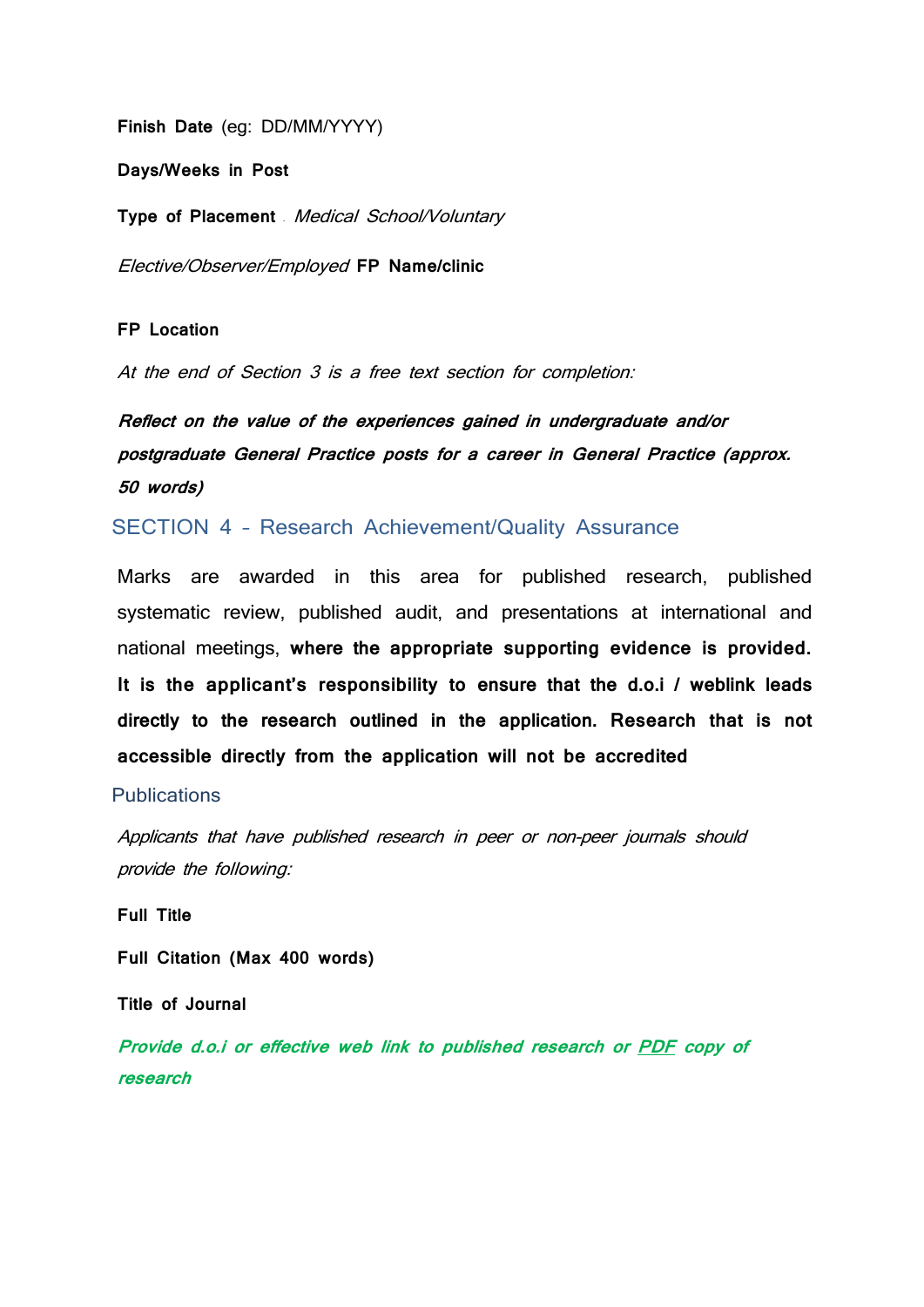#### <span id="page-9-0"></span>Audits

Applicants that have published audits in peer or non-peer journals should provide the following:

**Full Title**

**Title of Journal**

<span id="page-9-1"></span>**Provide d.o.i or effective web link to published audit or PDF copy of audit** Presentations at National or International Conference Only

**Marks will not be awarded for local presentations**

Applicants that have presented at national or international conferences should provide the following:

**Title of Presentation**

**Conference Name**

**Authors**

**Type of Presentation – (Poster, Oral)**

**Provide PDF copy of conference programme confirming the presentation**

<span id="page-9-2"></span>SECTION 5 – Professional Development

**Commitment to your personal learning and that of colleagues is an integral part of Family Medicine life. Outline the development of your knowledge, skills, and attitudes. This may include teaching experience, presentations, additional examinations, and wards. Information provided in the personal statement must be the applicant's own work.**

#### **Max 400 words**

Applicants will be asked if they have obtained any other diplomas relevant to Family Medicine e.g. D.Obs; DCh; DGM; Diploma in Therapeutics; Diploma in Palliative Care.

#### **Please state any other**

**Applicants can upload a maximum of 3 additional diplomas, courses,**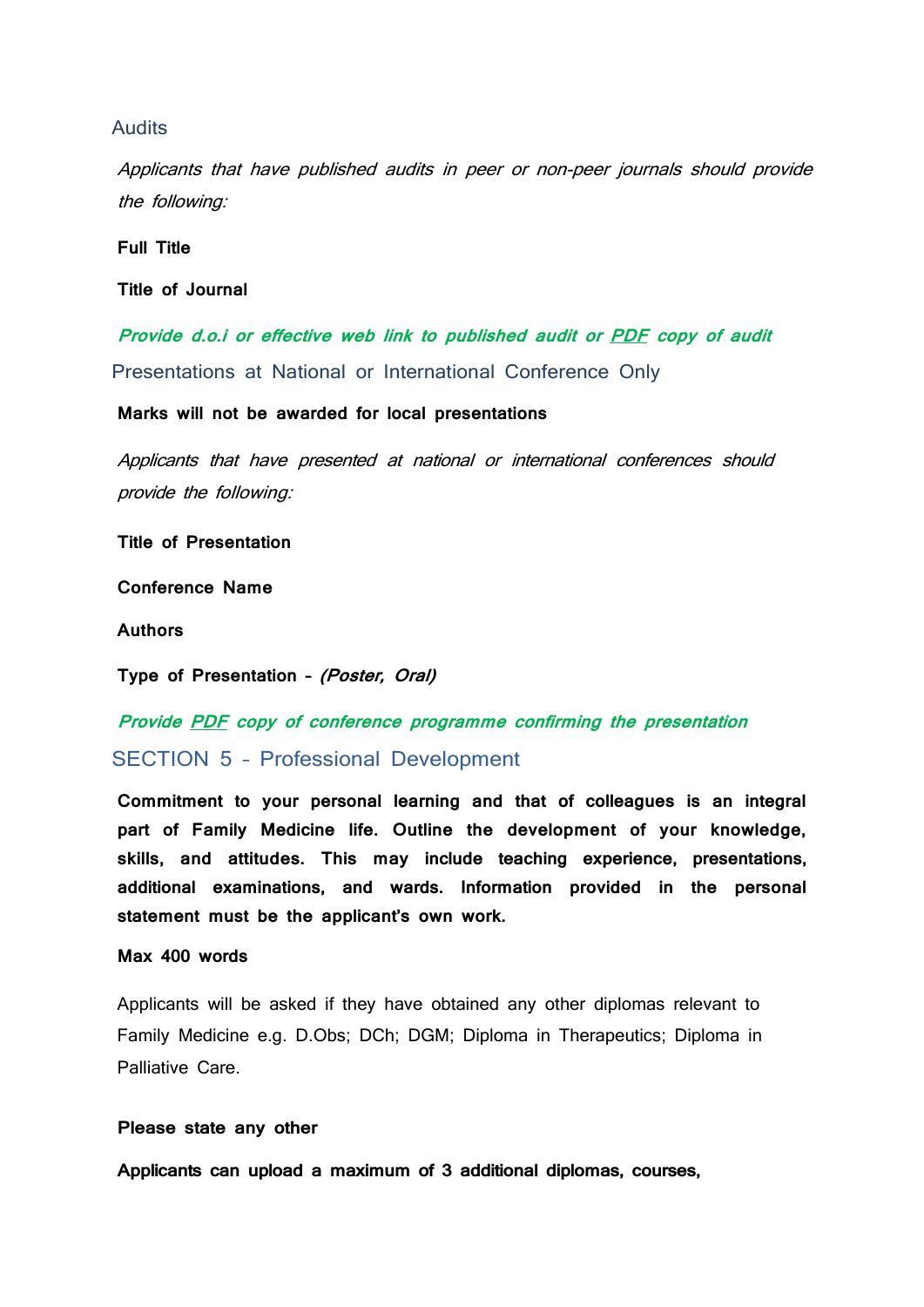**skills, or quality assurance activity. (PDF files only)**

#### <span id="page-10-0"></span>SECTION 6- Personal Development

**Please describe your personal experiences and achievements, which you feel are relevant to a future career in Family Medicine.**

In approximately 100 words

#### <span id="page-10-1"></span>Referees

Applicants must submit details of two supervising consultants. One of these referees must be your present /most recent supervising consultant; the other must be from a supervising consultant with whom you have worked within the last three years.

Applicants who have completed a rotation in family medicine can include a reference from the Family Physician.

The following will **not be accepted**:

- Two references for same post / time period but different supervising consultants. The references must be for different posts/time periods
- References from consultants you whom you worked prior to graduation or in a supernumerary/clinical attachment capacity
- References from lecturing/tutor posts

#### **Please Note:**

The references must be brought to the interview center on interview day. The references will be checked by administration at the center to ensure they are completed in full.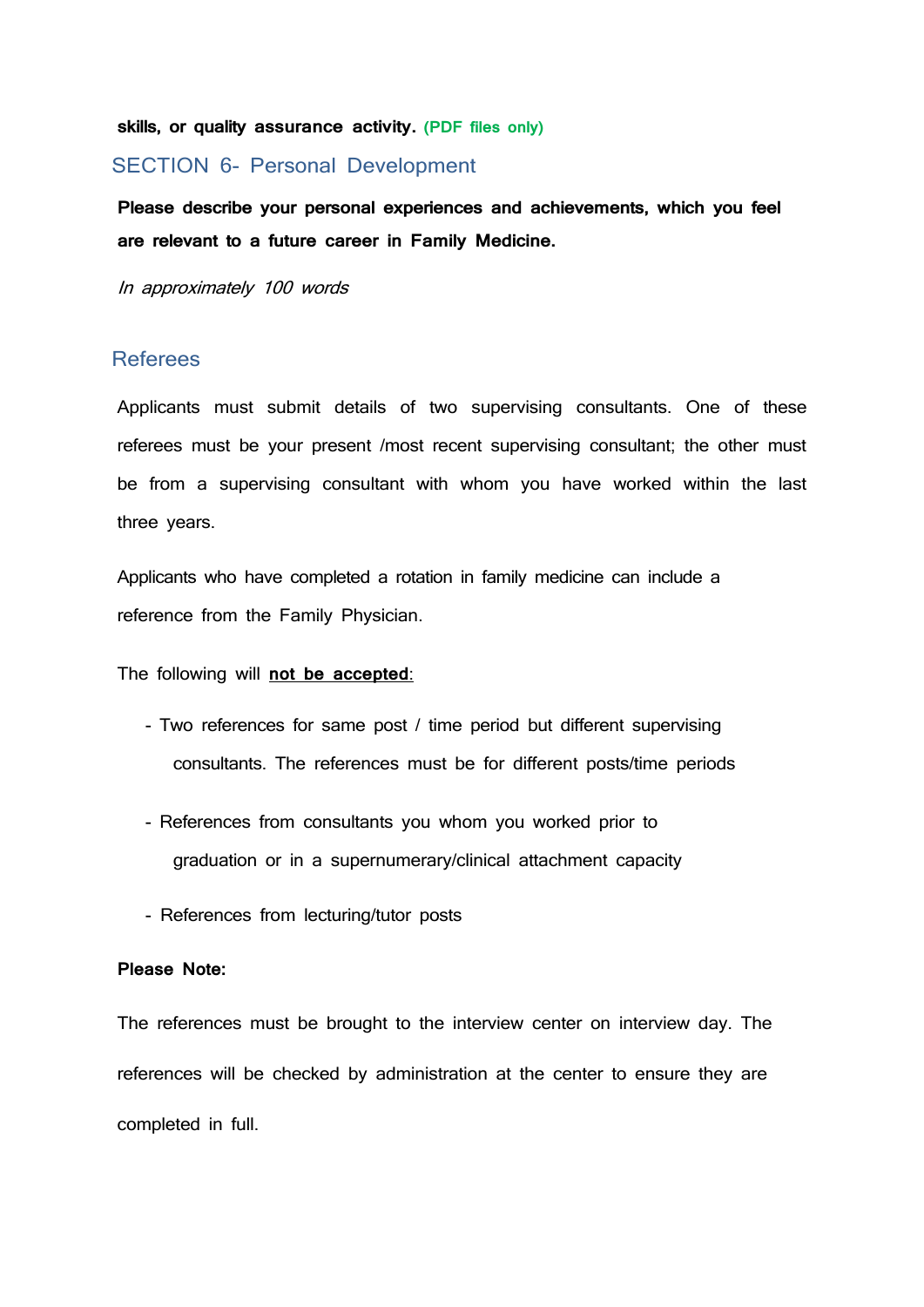## **The MInTFM reserve the right to use references to preclude offers being made if the reference submitted is deemed to be unsatisfactory**

#### <span id="page-11-0"></span>**Declarations**

<span id="page-11-1"></span>Please read the following four declarations carefully. Declaration One – MInTFM PERSON SPECIFICATION

#### **Statement**

I confirm that I have read and understand the entry criteria as listed in the person specification of the MInTFM for Family Medicine Trainee. I declare that my present experience makes me eligible to commence training with respect to the entry criteria listed in Malaysia. This is a mandatory tick box section.

<span id="page-11-2"></span>Declaration Two – POLICE Statement

I declare that I have not at any time been convicted (i.e. probation, fine, sentence, penalty) of a criminal offence (e.g. assault, public order, sexual assault) in Malaysia and/or in any other jurisdiction nor are there any charges relating to criminal offences outstanding or pending. I have never been the subject of a Caution or Bound over order. I accept that making a false or misleading declaration may render any offer of a training position and associated employment offers as null and void.

If you answered 'False' to the above statement you will be required to provide the following information:

Date of Investigation - Country Details - Court Outcome **(PDF files only)**

## <span id="page-11-3"></span>Declaration Three – TRAINING ORGANISATION /

#### SCHEME **Statement**

I declare that I currently am not nor was I the subject of an investigation by any professional medical training body or its equivalent in Malaysia and/or in any other jurisdiction. I accept that making a false or misleading declaration may render any offer of a training position and associated employment offers as null and void.

If you answered 'False' to the above statement you will be required to provide the following information.

Investigation date - Organisation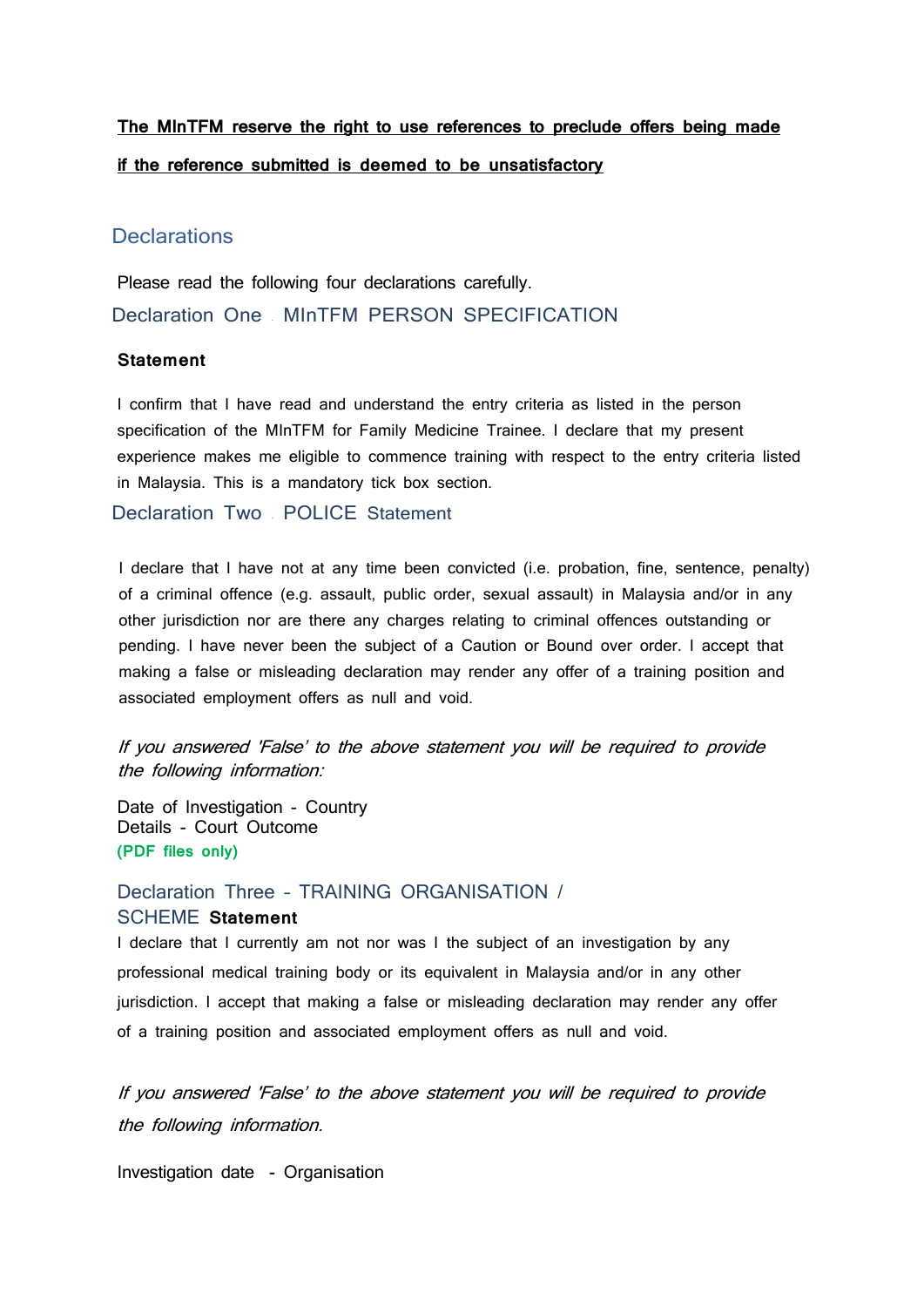Details - Status/outcome **(PDF files only)**

#### <span id="page-12-0"></span>Declaration Four – MEDICAL

#### COUNCIL/LICENSING BODY **Statement**

I declare that I am not nor have I been the subject of any investigation by a medical registration or licensing body or authority in any jurisdiction with regard to my medical practice or conduct as a practitioner. I have not been suspended from registration, nor had any restrictions on practice nor had my registration or license cancelled or revoked by any medical registration or licensing body or authority in any jurisdiction nor am I the subject or any current suspension or any restrictions on practice. I accept that making a false or misleading declaration may render any offer of a training position and associated employment offers as null and void.

## If you answered 'False' to the above statement you will be required to provide the following information.

Investigation date The Sountry - Country Medical Council / Licensing Body - Details Status/outcome **(PDF files only)** Scheme Selection

<span id="page-12-1"></span>Prior to entering this step the applicant should have given thought to their preference for Training Schemes. Applicants are required to select only training schemes they would accept if a place was offered. The MInTFM is starting with two schemes: one in Kuala Lumpur area and the other in Penang (serving the Northern Corridor). All 4 years of training will be in the area of the scheme (both hospital and primary care clinics). Preference for a scheme will be given to those scoring highest on the application and interview.

#### <span id="page-12-2"></span>Application Summary

Please check that you have uploaded all relevant documents and that they are legible. A checklist of possible documents to upload is given, but it is your responsibility to ensure that all necessary documentation is uploaded. Marks will be awarded for fully completed applications with all required supporting